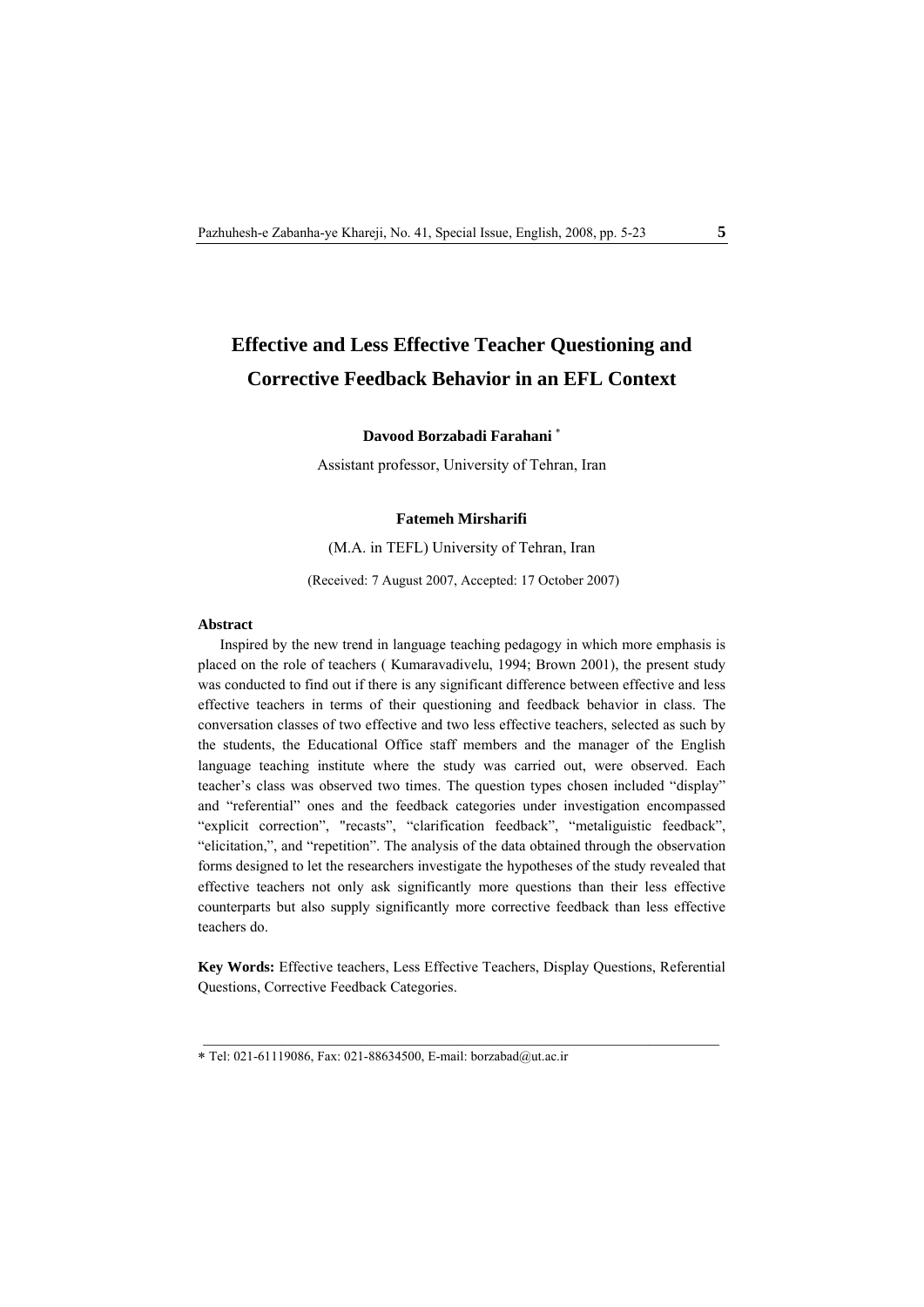#### **Introduction**

English language teaching has undergone many fluctuations over the years. According to Thanasoulas (2003) unlike other disciplines such as maths or physics, this tradition has been practiced in various ways, in all of the classrooms around the world. Although the teaching of other subjects has, to some extent, remained the same, in the field of English or language teaching in general it is not the case. As a matter of fact, over the years, the profession of language teaching has undergone many changes. As put by Brown (2001) from the mid-1880s to the mid-1980s, the language teaching profession was involved in what is called a search. The search was for an ideal method, which was supposed to be able to play the role of a panacea for all foreign language teaching problems. In fact, historical accounts of the profession tend to include a series of methods, each of which has gone out of favor to some extent by the appearance of new ones (Brown, 2001). Although the primary concern of language pedagogy until the mid-1980s was to find more effective "methods" of language teaching, this trend has now been replaced by a new movement, which focuses much more on language pedagogy that involves various aspects of teaching and learning processes and the contributions of the individual teachers to the profession. Consequently, the obsession with methods is no longer as vehement in language teaching circles as it was in the past (Widdowson, 1990).

To account for the demise of the "methods" syndrome, Brown (1997, as cited in Richards & Renandya, 2002) alludes to a number of reasons as follows: 1. Since methods are top-down impositions of experts' views of teaching, they assume too much about a context before the context has even been identified. However, needs, wants, and situations in language teaching/learning are in abundance; therefore, no single method which prescriptively looks for an idealized context can foresee all the different variables involved in everyday challenges of language learning and teaching. Thus, they are more prescriptive, while what we need is more bottom-up approaches.

2. Generally, it was claimed that methods were quite distinctive from each other. In fact, they are such at the beginning of a language course but become rather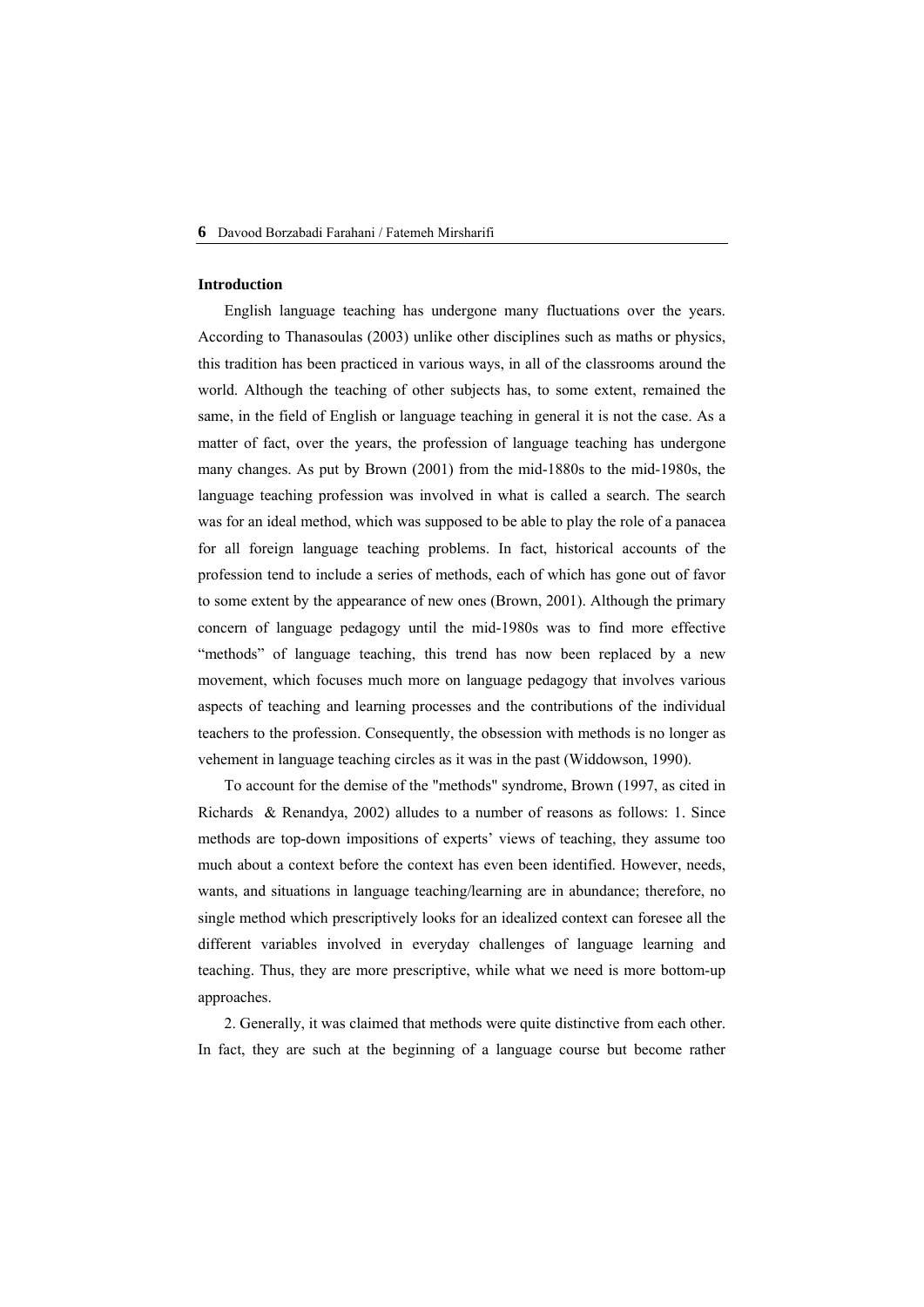indistinguishable from each other at the later stages of the course.

3. Methods are laden with the quasi-political or mercenary agendas of their proponents; therefore, methods, which are often the creations of the powerful centers, become "vehicles of a linguistic imperialism" (Phillipson,1992 as cited in Richards & Renandya, 2002, p.10).

As was indicated above, in the "method era" there was an attempt in the selection and implementation of the optimal methods and teachers trained in every one of those methods were required to implement the ideals of the methods and create the necessary conditions to actualize their objectives. But bringing into question the specific roles imposed on teachers, Kumaravadivelu (1994) states that finding general methods that are suitable for all teachers and teaching situations reflects an essentially negative view on teachers. Also Richards (1990) believes that this kind of view implies that teachers cannot be trusted to teach well, and if they are left to their own devices, they definitely will make a mess of things.

In fact, Kumaravadivelu (1994) argues that the relationship between theorizers and teachers should be refigured by empowering teachers. He believes empowered teachers will be able to devise for themselves a systematic, coherent, and relevant alternative to method, an alternative which Kumaravadivelu (1994) has referred to as "post-method condition", which is characterized by a number of basic principles or macrostrategies.

To shed more light on the new concept, Brown (2001) suggests that in the postmethod condition the method is best replaced by pedagogy. He defines the former as a static set of procedures and the latter as a kind of dynamic interaction between teachers, learners, and instructional materials during the process of teaching and learning. According to Swaffar et al. (1982) such an interaction reveals itself as a quite different approach to teaching. They believe that in such an approach teachers are involved in observing and reflecting upon their teaching as well as the learning behavior of their students.

Looking upon the teaching profession as it is viewed by the advocates of the post-method era, Brown (2001, p.66) suggests twelve principles of second language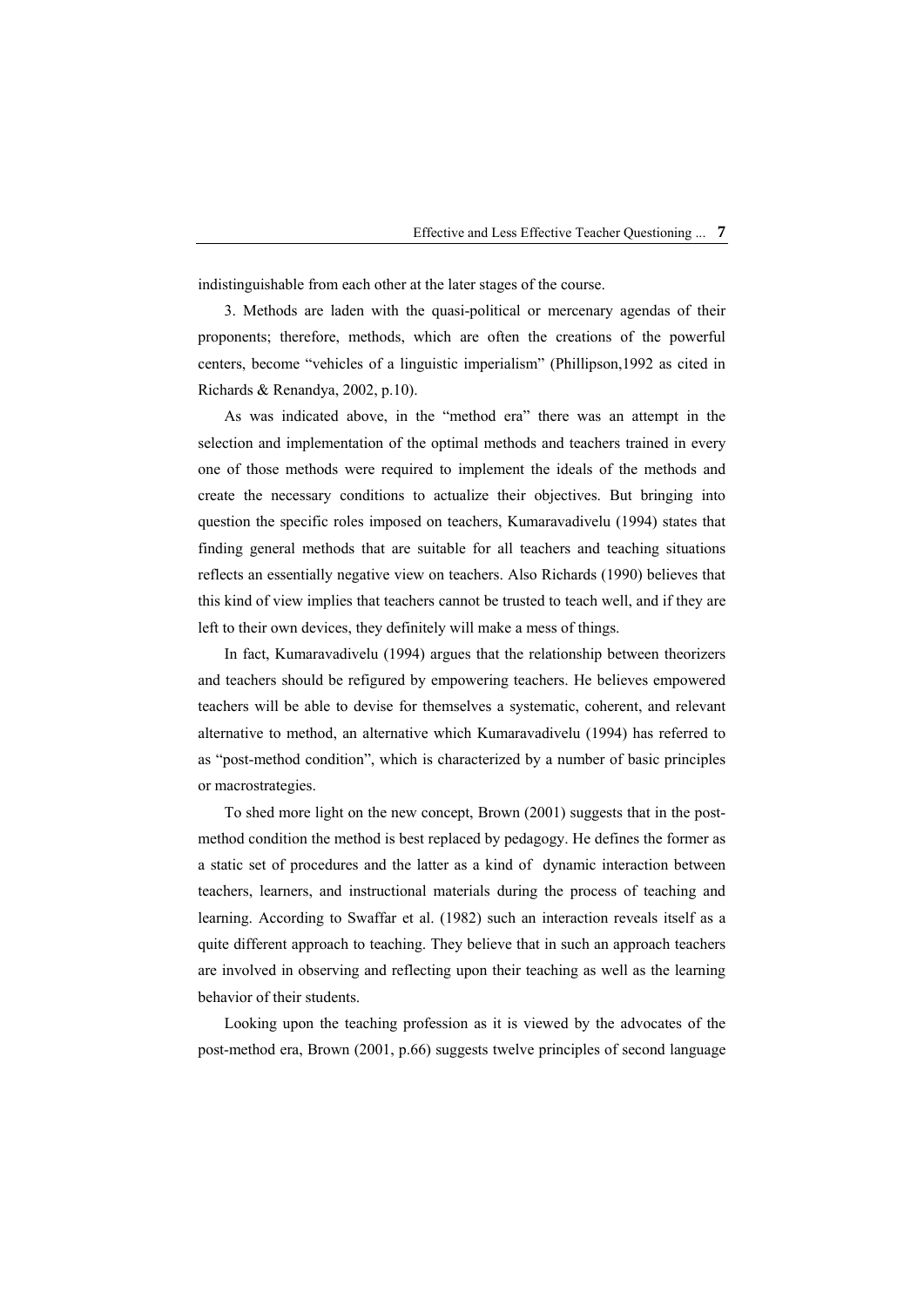teaching that form "the core of an approach to language teaching pedagogy". One of these principles is the "Interlanguage Principle" based on which, as posited by Brown (2001, p.67), "second language learners go through a systematic developmental process as they progress to the full competence in the target language". While undergoing these developmental phases, they need to receive feedback from others especially their teachers to gauge their progress. Hence, this principle in a sense highlights the importance of feedback that teachers supply learners with in the classroom.

Given the new trends in pedagogy as outlined above, it is not surprising that nowadays considerable attention is given to the teacher-student interaction. In the 1970s and 1980s, major studies on teacher-student interaction focused on the practitioners' point of view, providing implications directly relevant to the classroom teacher (Nystrom, 1983 & Chaudron, 1986, as cited in Kamijo, 2005). "In recent years, a much greater role has been attributed to interactive features of classroom behaviors, such as turn-taking, questioning and answering, negotiation of meaning and feedback" (Chaudron, 1988, p.10). The background of this lies in the fact that "second language learning is a highly interactive process" (Richard and Lockhart, 1994, p.138) and the quality of this interaction is thought to have a considerable influence on learning (Ellis, 1994). In fact, interaction and involvement of learners are said to play an important role in language learning by providing learners with authentic input and feedback viewed very influential in building interlanguage and producing comprehensible input. This teacher-student interaction definitely gains more prominence in foreign language settings in that EFL learners have considerably fewer opportunities to use their foreign language communicatively both outside and within the classroom among peers. This means that the teacher is the only source learners expect to communicate with, and one effective way through which teachers can actualize this is to ask questions and provide feedback (Farooq, 1998).

Chaudron and Nunan (as cited in Moritoshi, 2002) acknowledge the importance of the interactive nature of language teaching and learning and argue that questions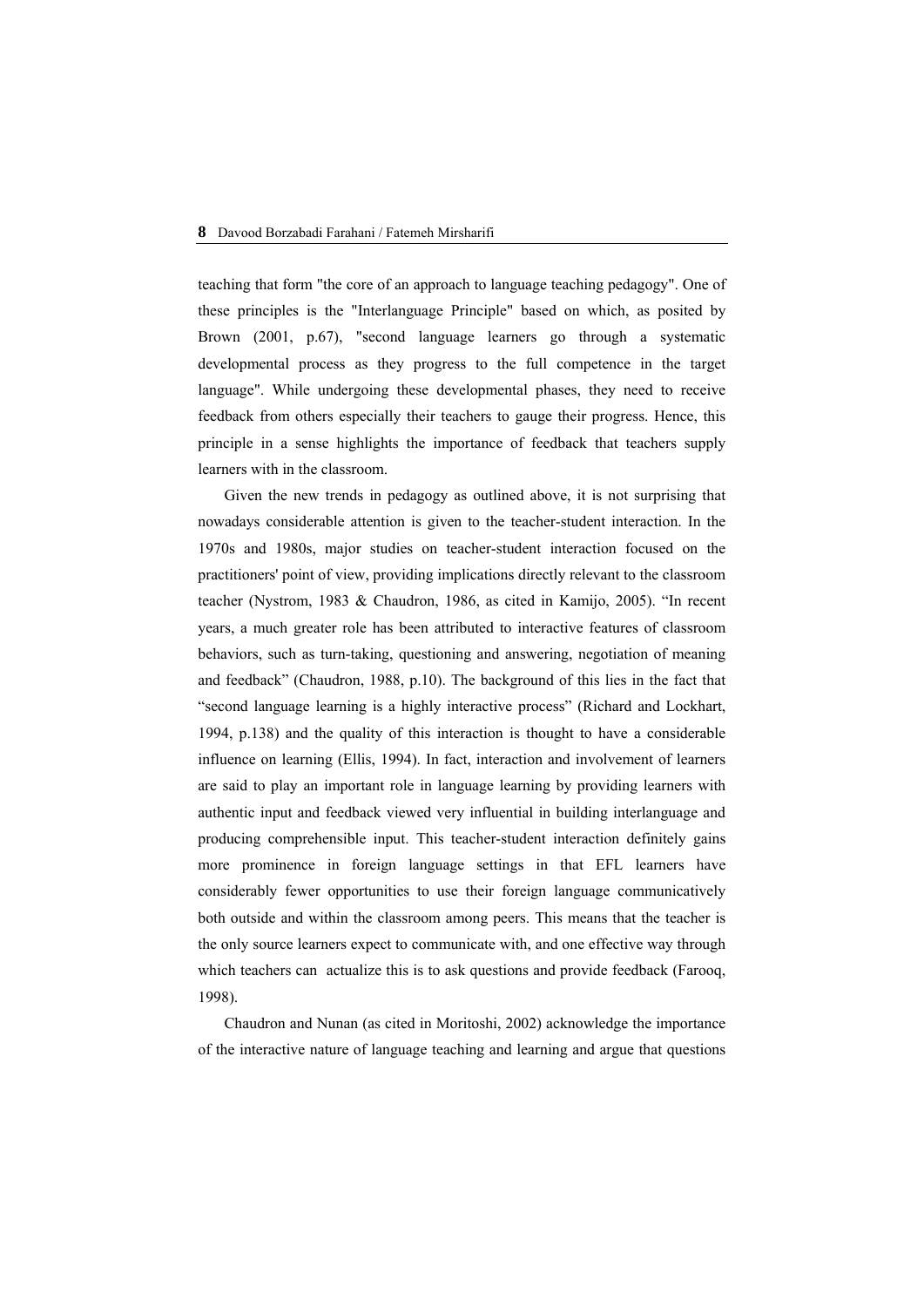and feedback have a significant part to play in second language acquisition. The ability to identify and discuss components of these behaviors may, therefore, lead to a more informed practice. That is why teachers' questioning has been the target of investigation for researchers working in the field of classroom second language learning (Banbrook and Skehan,1990; Brock, 1986; Oberli, 2003).

According to Banbrook and Skehan (1990) teacher questions are of extreme significance.In fact, they can be used to let learners keep taking part in the discourse and even modify it so that the language will be more comprehensible. In a similar vein, admitting the significant role of teachers' questioning in creating an interactive language classroom, Brown (2001) suggests that teachers are inclined to enhance their role as an initiator of interaction to develop a repertoire of questioning strategies. He notes, "in second language classrooms, where learners often do not have a great number of tools... your questions provide necessary stepping stones to communications" (Brown, 2001, p.169). Differentiating between display and referential questions, Long and Sato (1983) concluded that although referential questions elicit longer and more authentic responses than display questions do, display questions unfortunately dominate classroom interaction.

Another crucial factor in creating an interactive classroom is teachers' feedback, which has attracted many researchers' attention. For example, Nunan (1991) considers giving feedback as the most important responsibility of teachers. Ellis and Barkhuizen ( 2005 ) also argue that research studies by Mackay (1999), Oliver (1998), and Van den Branden (1997) all seem to demonstrate the importance of providing corrective feedback in that it contributes to L2 acquisition.

Moritoshi (2002) states that some writers equate feedback specifically with error correction, that is to say, corrective feedback, while others include reinforcing and motivating behaviors. Oberli (2003) claims that feedback on form and error correction in particular lie at the core of feedback debate and consequently, present the greatest challenge in deciding on an appropriate strategy.

Regarding the importance of corrective feedback, there are different attitudes. While nativists such as Chomsky (1975) and Krashen (1982) contend that corrective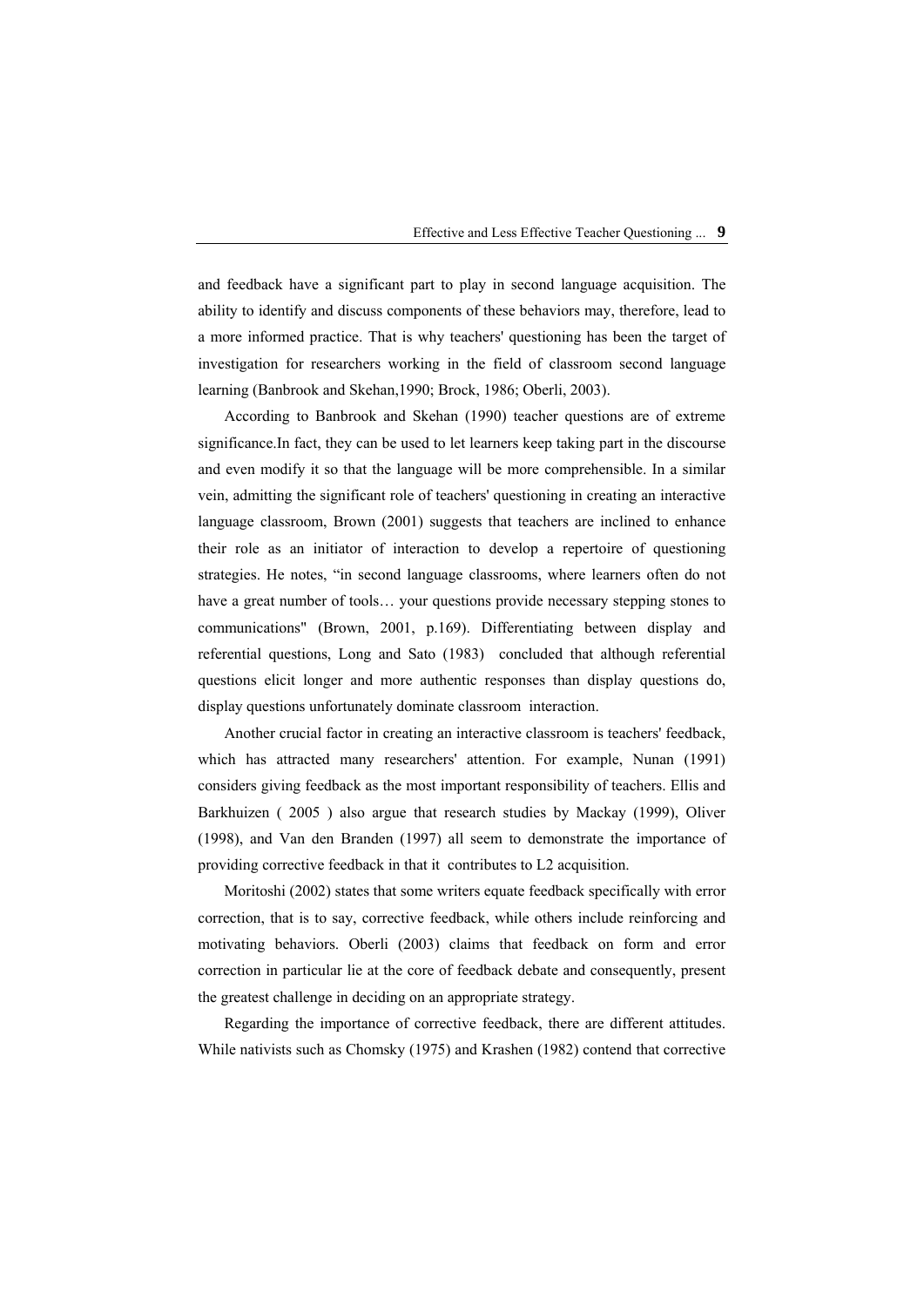feedback is of almost no significance , Swain (1985*)* in his *Output Hypothesis*, Schmidt (1990) in his *Noticing Hypothesis*, and Long (1996), in his *Interaction Hypothesis* advocate it. Crookes and Chaudron (2001) argue that learners, even in the most learner-centered instruction, need corrective feedback to differentiate between acceptable and unacceptable target

language use. Also Nunan (1989) believes that the existence of corrective feedback distinguishes classroom interaction from the interaction that takes place out of classroom where errors are not corrected in the discourse of communication. In fact, when an error is made during the interaction in the language class, the teacher has two choices: to address it or ignore it.

Given the salutary effect of classroom questions and feedback on creating an interactive atmosphere to language classes and given the positive role these two classroom activities play in helping students' proficiency forward (Banbrook and Skehan 1989; Brown, 2001; Gripps, 1994; Holland and Shortall 1997; Nunan, 1991), ignoring error correction does not seem to be a judicial option in that the literature in ESL/EFL does not appear to be willing to sidestep students' errors. That is why this study was designed to tackle the topics of teacher questioning and feedback behavior. More specifically, the present project was undertaken to pinpoint the most efficient question types (display and referential) and corrective feedback behavior based on what effective teachers do with regard to both. In so doing, such classroom behaviors, as demonstrated by effective and

less effective teachers, were carefully studied. And, the categorization of questions and feedback, as used in this study, were as follows.

#### **Questions**

According to Ellis (1994), while there are many different types of questions that make it difficult to decide on discreet and observable categories, widespread studies have identified two main types of questions that are classified as *display* and *referential* questions. Therefore, in this study the same two main types were carefully studied.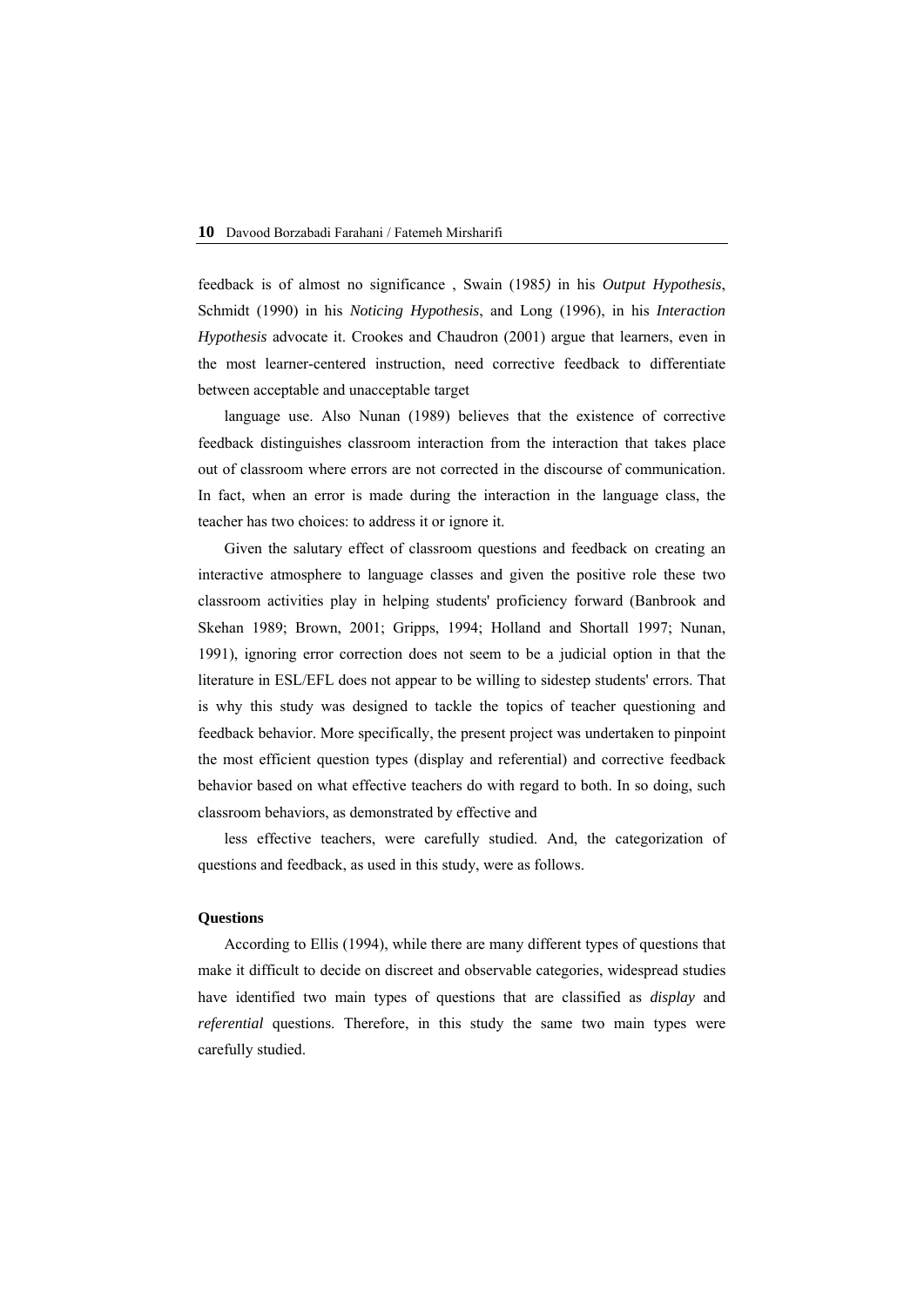*Display questions* are those to which the answers are already known and which are designed to elicit particular structures, while *referential questions* are ones to which teachers, in naturalistic and classroom discourse, do not know the answers already (Richard & Lockhart, 1994).

### **Feedback**

According to Ellis (1985, as cited in Oberli, 2003), feedback refers to the response given by the teacher to efforts by the learner to communicate and it "can involve such functions as correction, acknowledgement, requests for clarification and back channel cues such as 'Mmm'. It has been suggested that feedback plays a major role in helping learners to test hypotheses they have formed about the rule system of the target language" (p. 295).

However, in this study we put emphasis on the corrective function of feedback, i.e. corrective feedback. To investigate different types of feedback, we made use of Lyster and Ranta's (1997, as cited in Suzuki, 2003) corrective feedback patterns:

*Explicit Correction*: Clearly indicating that the student's utterance was incorrect, the teacher provides the correct form.

*Recasts*: Without directly indicating that the student's utterance was incorrect, the teacher implicitly reformulates the student's error, or provides the correction. *Clarification requests*: By using phrases like" Excuse me?" the teacher indicates that the message has not been understood and a repetition or a reformulation is required.

*Metalinguistic feedback*: Without providing the correct form, the teacher poses questions or provides comments or information related to the formation of the student's utterance.*Elicitation*: The teacher directly elicits the correct form from the student by asking questions (e.g., "How do we say that in French?"), or by pausing to allow the student to complete the teacher's utterance (e.g. " It is a ...."). Elicitation questions differ from questions that are defined as Metalinguistic clues in that they require more than a yes/no response.

•*Repetition*: The teacher repeats the student's error and adjusts intonation to draw the student's attention to it.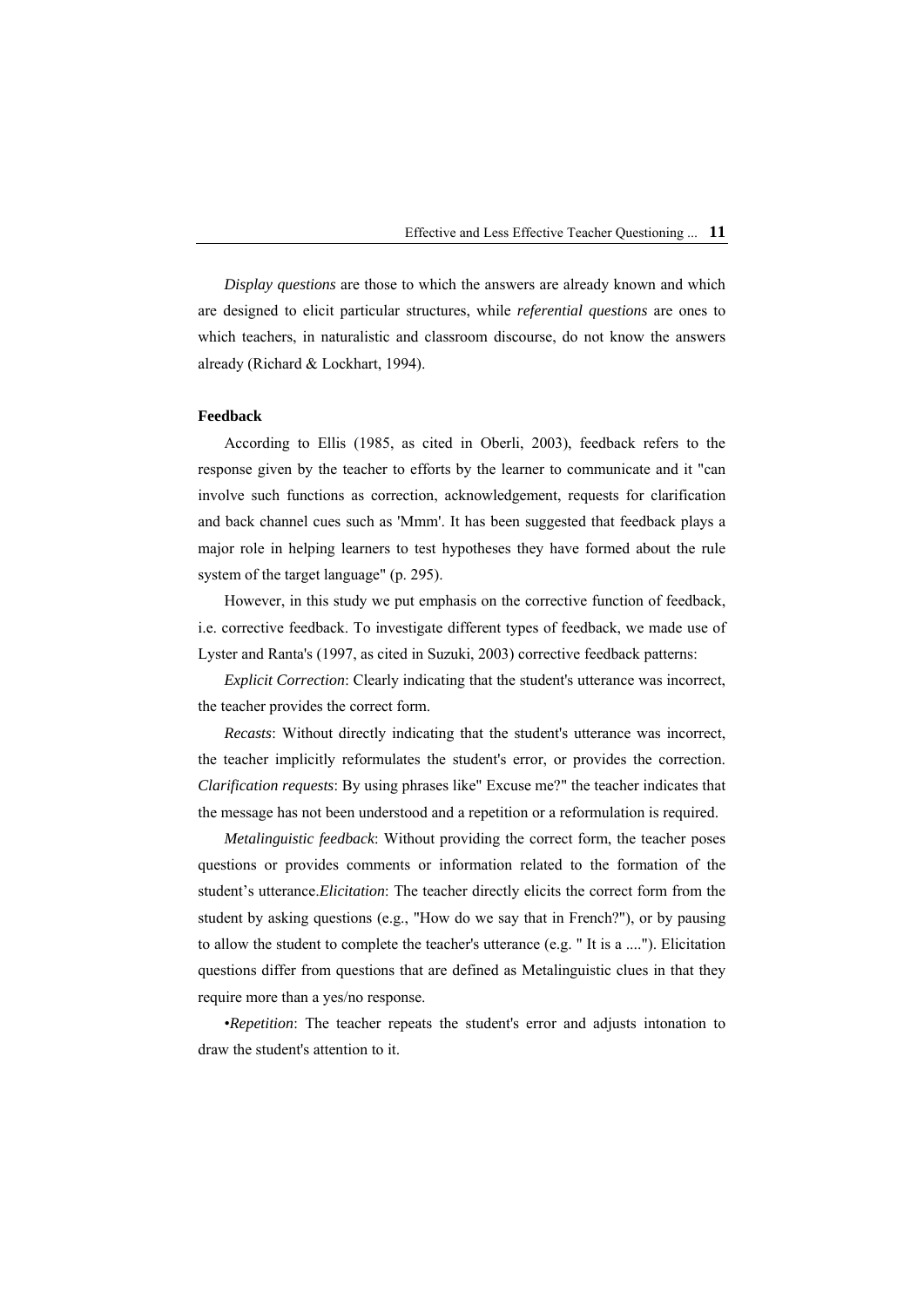#### **Hypotheses**

Based on the categorization of questions and feedback, as outlined above, this study sought to investigate the following hypotheses. However, before the hypotheses are stated, it is to be noted that out of the six corrective feedback types mentioned above , the teachers observed did not use the "Metalinguistic"," Clarification Request", and "Elicitation" techniques. That is why the researchers have investigated the "Explicit","Recast", and "Repetition" corrective feedback only.

It is also to be kept in mind that the researchers focused on display and referential questions and the four corrective feedback types referred to in the previous paragraph without considering the language skill or component (i.e. grammar, pronunciation, etc.) in which the questions were asked or the corrections were made.

1. There is no significant difference in the proportion of referential questions asked by effective and less effective teachers.

2. There is no significant difference in proportion of display questions asked by effective and less effective teachers.

3. There is no significant difference in the proportion of display and referential questions asked by effective teachers.

4. There is no significant difference in the proportion of referential questions asked by less effective teachers.

5. There is no significant difference between effective and less effective teachers in terms of the proportion of the total number of questions asked by effective and less effective teachers to the total number of the questions asked by both teacher types.

6. There is no significant difference in proportion between the amount of explicit corrective feedback provided by effective and less effective teachers.

7. There is no significant difference in proportion between the amount of recast corrective feedback provided by effective and less effective teachers.

8. There is no significant difference in proportion between the amount of repetition corrective feedback provided effective and less effective teachers.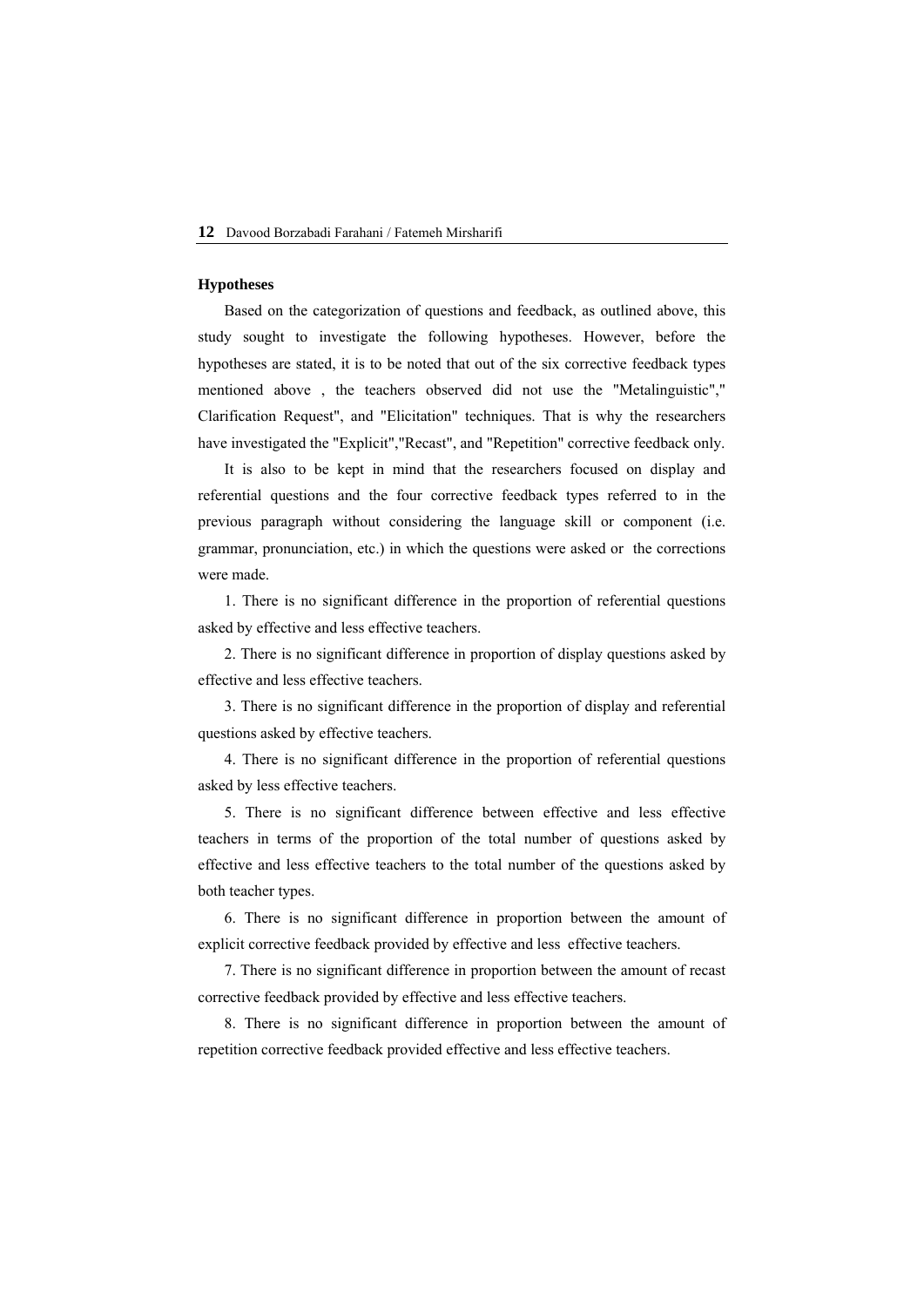9. There is no significant difference in proportion between the amount of corrective feedback provided by effective and less effective teachers.

## **I. Method**

#### **Participants**

The actual subjects of the study included four teachers, two effective and two less effective ones, who taught *The New Interchange Series* at the institute where the study was implemented. The *New Interchange Series* includes four books that help ESL/EFL students to move from the beginning to the high-intermediate level. To select the teachers to be used in this study 185 adult male and female students of the institute, the staff members of the Educational Office and the manager of the abovementioned institute were asked to rate the conversation teachers teaching there .Each rank in the questionnaire was given a point ( 5 for **Excellent** and 1 for **Below Average**) and those obtaining the first two highest ratings and those obtaining the two lowest ratings were selected as "effective" and "less effective", respectively.

It is to be noted that all the four teachers used in this study were M.A. holders in English Literature and taught English at other language institutes as well as the one in which the present project was implemented.

### **Instrumentation**

One of the instruments used to find answers to the questions was an observation tool because according to Nunan (1989), there is no substitute for direct observation as a way of finding out about language classroom. However, there are several observation techniques such as FIAC (Flanders' Interaction Analysis) by Flanders (1970), COLT (Communicative Orientation of Language Teaching) by Ullman and Geva (1984), and FLINT system (Foreign Language Interaction, an adoption of FIAC) by Moskowitz (1971). Out of these, as Yamazaki (1999) observes, the FLINT by Moskowitz has been given specific attention. In Moskowitz's FLINT, the observer has an empty matrix specifying the categories for analysis. Entries are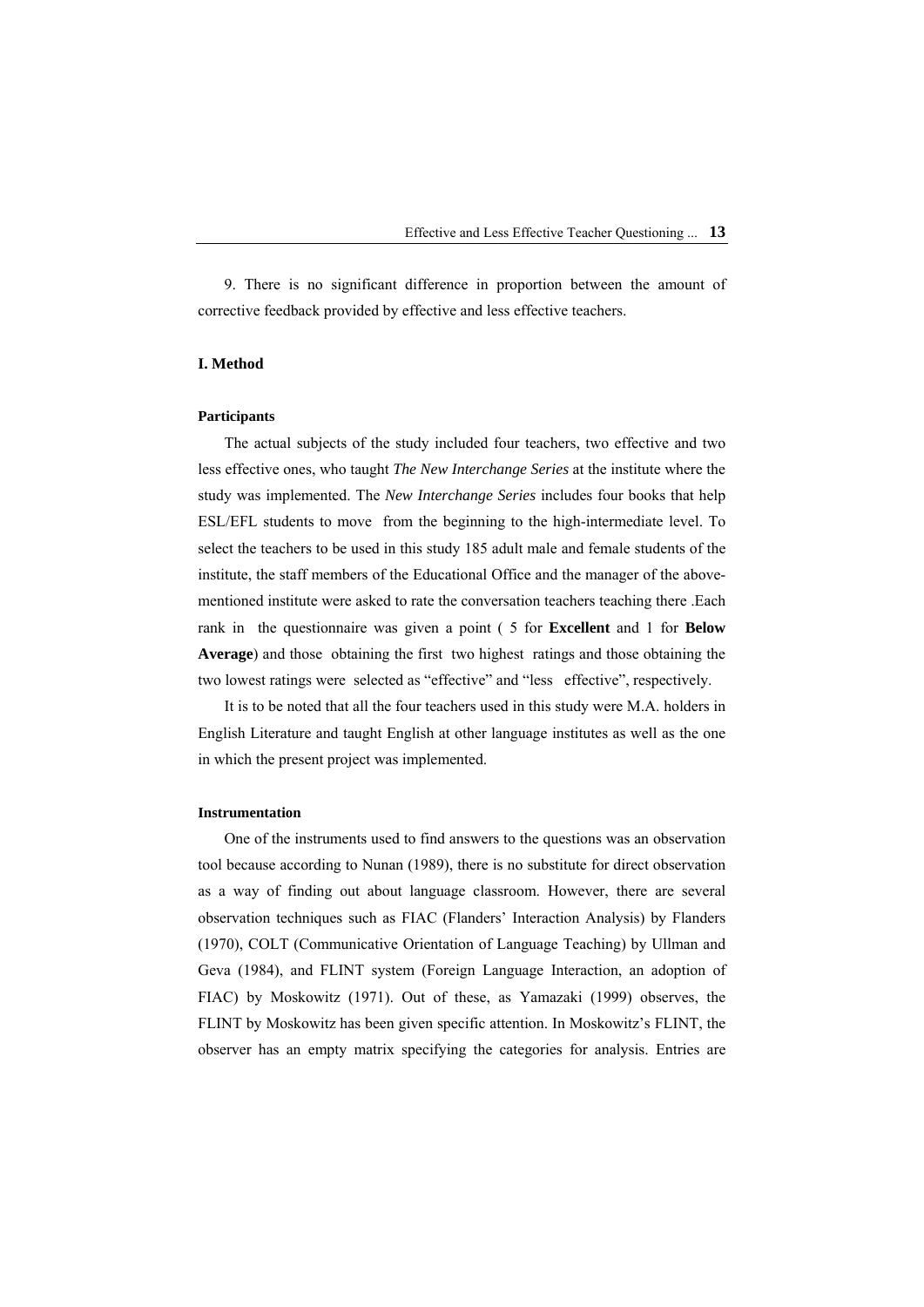made in the matrix during class at regular intervals so that by the end of a lesson a graphic record of events is available (Johnson & Johnson, 1998). While the FLINT system includes a number of categories dealing with question and feedback types used by teachers, the researchers did not employ it in this study in that it did not provide all the required data for this study such as the types of questions and corrective feedback. To this end, the researchers devised a simple classroom observation checklist, including the variables which were the focus of this study.

#### **Procedures**

To collect the data necessary to investigate the hypotheses of this study the following steps were taken:

1. To locate effective and less effective teachers, the researchers administered a questionnaire to the manager of the institute and the staff in the Educational Office of the same institute where the study was conducted. Then, the researchers administered the same questionnaire to all the students in the conversation classes of the institute. Based on the answers provided by the manager, the educational staff, and the students, the sixteen teachers of the institute were rank-ordered. The questionnaire had been devised such that each respondent had to rate each teacher from 1 to 5. Next, the mean of each individual teacher was computed by dividing the sum of each teacher's total score by the number of people who had appraised him/her. Finally, the two teachers who had gained the highest scores and those two who had gained the lowest scores were selected as "effective" and "less effective", respectively.

2. Having selected the effective and less effective teachers, these teachers' classrooms were observed. Each teacher's class was observed twice. Using the observation checklist devised to satisfy the needs of the study, the researchers used a check mark whenever a question (display or referential) was asked or an instance of feedback was provided.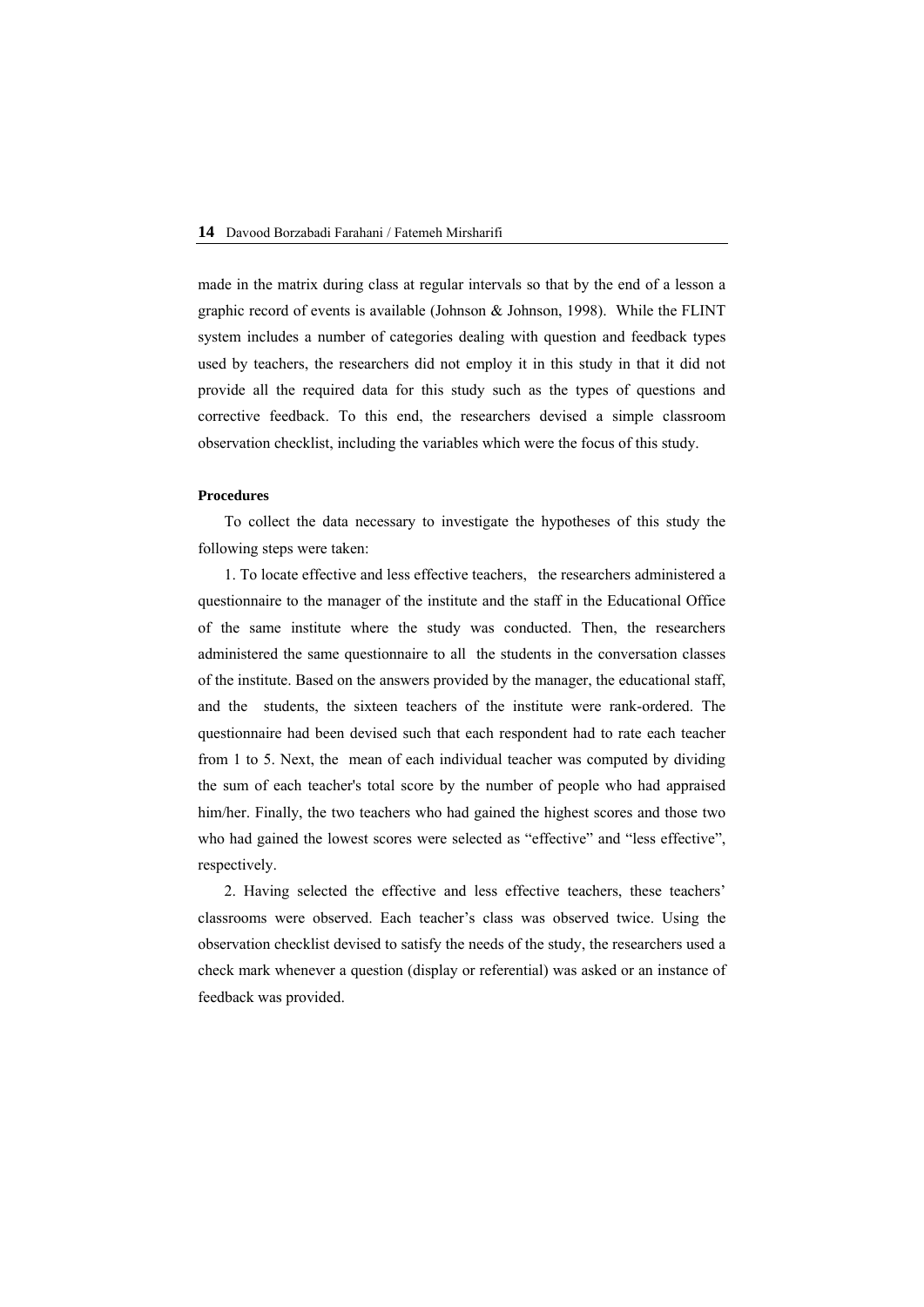## **II. Results and Discussion**

### **A. Investigating the hypotheses quantitatively**

As there were actually only four teachers serving as the main subjects in this study, the chi-square procedure was not deemed as an appropriate statistical procedure to be used. Hence, to test the hypotheses, the Z formula, which measures the difference in proportion between populations (Beaver, 1991; Moore 2003), was utilized:

$$
Z = \frac{p_1 - p_2}{\sqrt{pq(\frac{N_1 + N_2}{N_1 N_2})}}
$$

Table 1 below shows the results obtained in regard to the first five hypotheses which are related to the question-type aspect of this study.

| Ho               | Z-observed | Z-critical |
|------------------|------------|------------|
| H <sub>o</sub> 1 | 0.85       | 1.96       |
| H <sub>o</sub> 2 |            | 1.96       |
| H <sub>o</sub> 3 | 1.08       | 1.96       |
| H <sub>o</sub> 4 | 0.36       | 1.96       |
| H <sub>0</sub> 5 | $5***$     | 1.96       |

**Table 1. The Z formula results for teachers' questions** 

 $\alpha$  :5% c:95% \*\* There is a significant difference

As Table 1 above demonstrates all but the fifth hypotheses are confirmed. That is, it can be safely stated that:

1. there is no significant difference in the proportion of referential questions asked by effective and less effective teachers,

2. there is no significant difference in the proportion of display questions asked by effective and less effective teachers,

3. there is no significant difference in the proportion of display and referential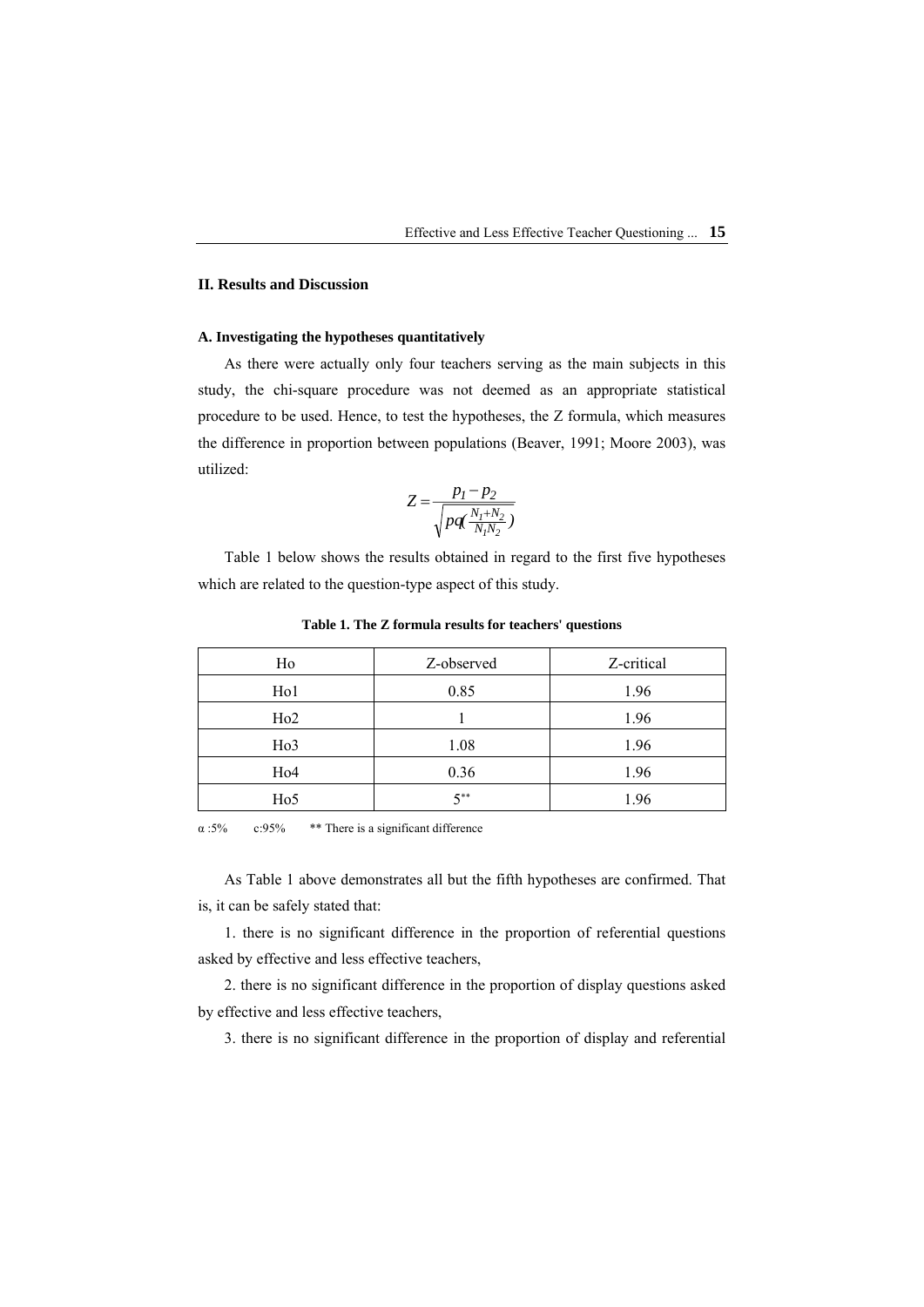questions asked by effective teachers,

4. there is no significant difference in the proportion of referential questions asked by less effective teachers,

5. but there is a significant difference between effective and less effective teachers in terms of the proportion of the total number of questions asked to the total number of the questions asked by each teacher type. More specifically, effective teachers ask significantly far more questions than less effective teachers do.

On the other hand, this study was concerned with the feedback behavior provided by teachers as well. In fact, hypotheses 6, 7, 8 and 9 were concerned with teachers' feedback behavior. Table 2 below shows the results obtained in regard to the last four hypotheses related to the feedback aspect of this study.

| Ho               | Z-observed | Z-critical |
|------------------|------------|------------|
| H <sub>0</sub> 6 | 0.08       | 1.96       |
| H <sub>o</sub> 7 | 0.43       | 1.96       |
| H <sub>o</sub> 8 | 0.1        | 1.96       |
| H <sub>0</sub> 9 | $3.3**$    | 1.96       |

**Table 2. The Z formula results for teachers' corrective feedback** 

 $\alpha$  :5% c:95% \*\* There is a significant difference

As Table 2 above demonstrates, all but the ninth hypotheses are confirmed. That is, it can be safely stated that:

6. there is no significant difference in proportion between the amount of explicit corrective feedback provided by effective and less effective teachers,

7. there is no significant difference in proportion between the amount of recast corrective feedback provided by effective and less effective teachers,

8. there is no significant difference in proportion between the amount of repetition corrective feedback provided effective and less effective teachers,

9. but there is a significant difference in terms of the proportion of the total amount of corrective feedback provided by effective and less effective teachers to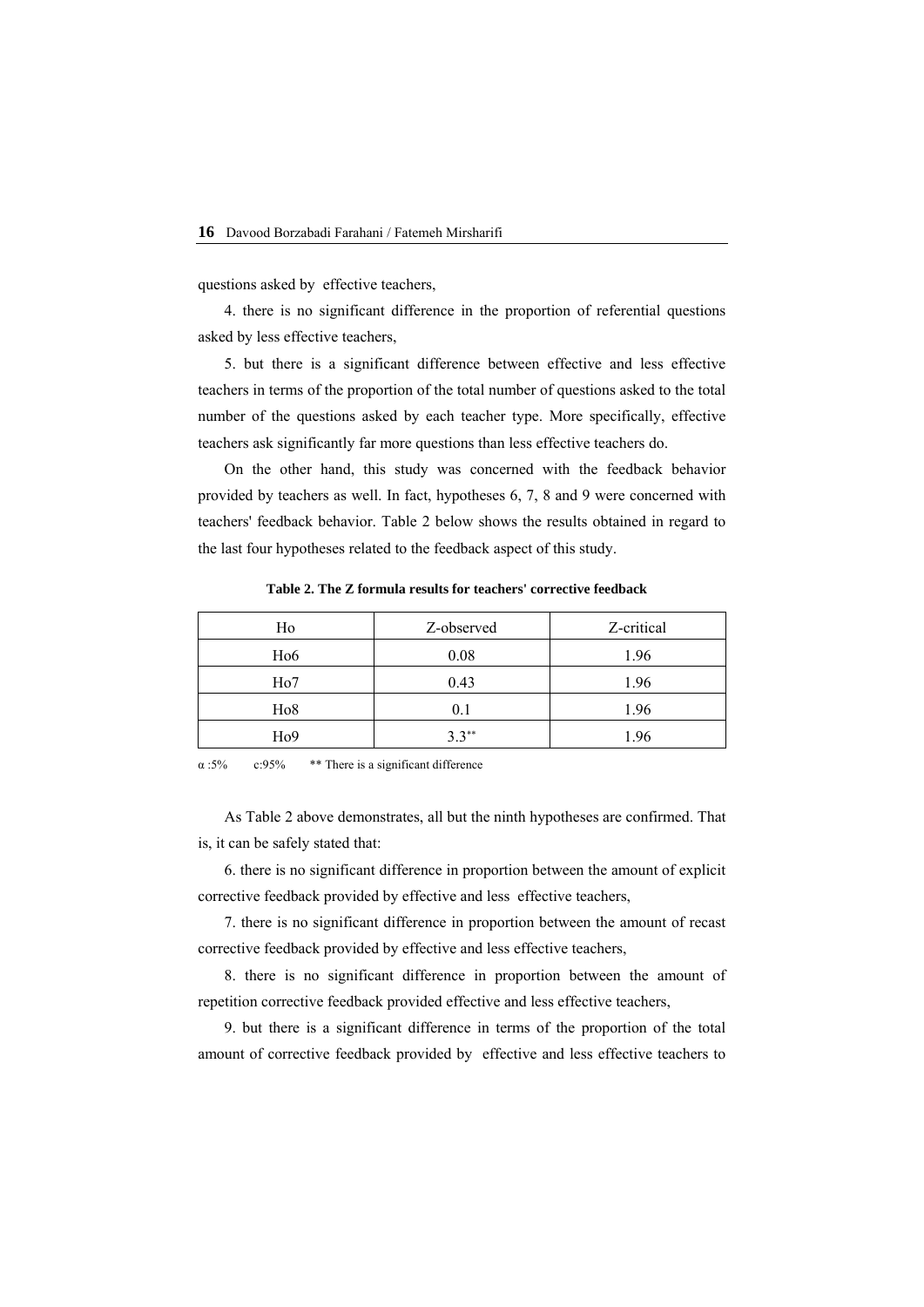the total amount of the corrective feedback provided by each teacher type. More specifically, effective teachers supply significantly far more corrective feedback than less effective teachers do.

## **B. Investigating the hypotheses qualitatively**

#### **B. 1. Question-based Hypotheses**

Table 3 below is provided to let qualitatively investigate the results of this study in terms of the type and the number of questions asked by the effective and less effective teachers in this study.

| Q Types     | Eff. Teachers | Leff. Teachers | Total |
|-------------|---------------|----------------|-------|
| Referential | 78            | 33             | 111   |
| Display     | 64            | 36             | 100   |
| Total       | 142           | 69             | 211   |

**Table 3. Teachers' Questions** 

Although most of the hypotheses in this study were confirmed, that is, the difference in questioning behavior between the effective and less effective teachers did not turn out to be significant in many aspects, such results should be viewed with a grain of salt in that the statistical procedure used focused on proportions; hence, the magnitude of the differences was somehow underestimated, an underestimation which one can atone for only if the raw data are carefully examined.

In fact, a glance at the findings as reported in Table 3 seems to tell another story. The effective teachers asked more referential questions (78) than the less effective teachers (33) did. In other words, the effective teachers asked 2.36 times as many referential questions as the less effective teachers. That is, out of 111 referential questions, 78 (about 71%) were asked by the effective teachers and only 33 (about 29%) referential questions were asked by the less effective teachers.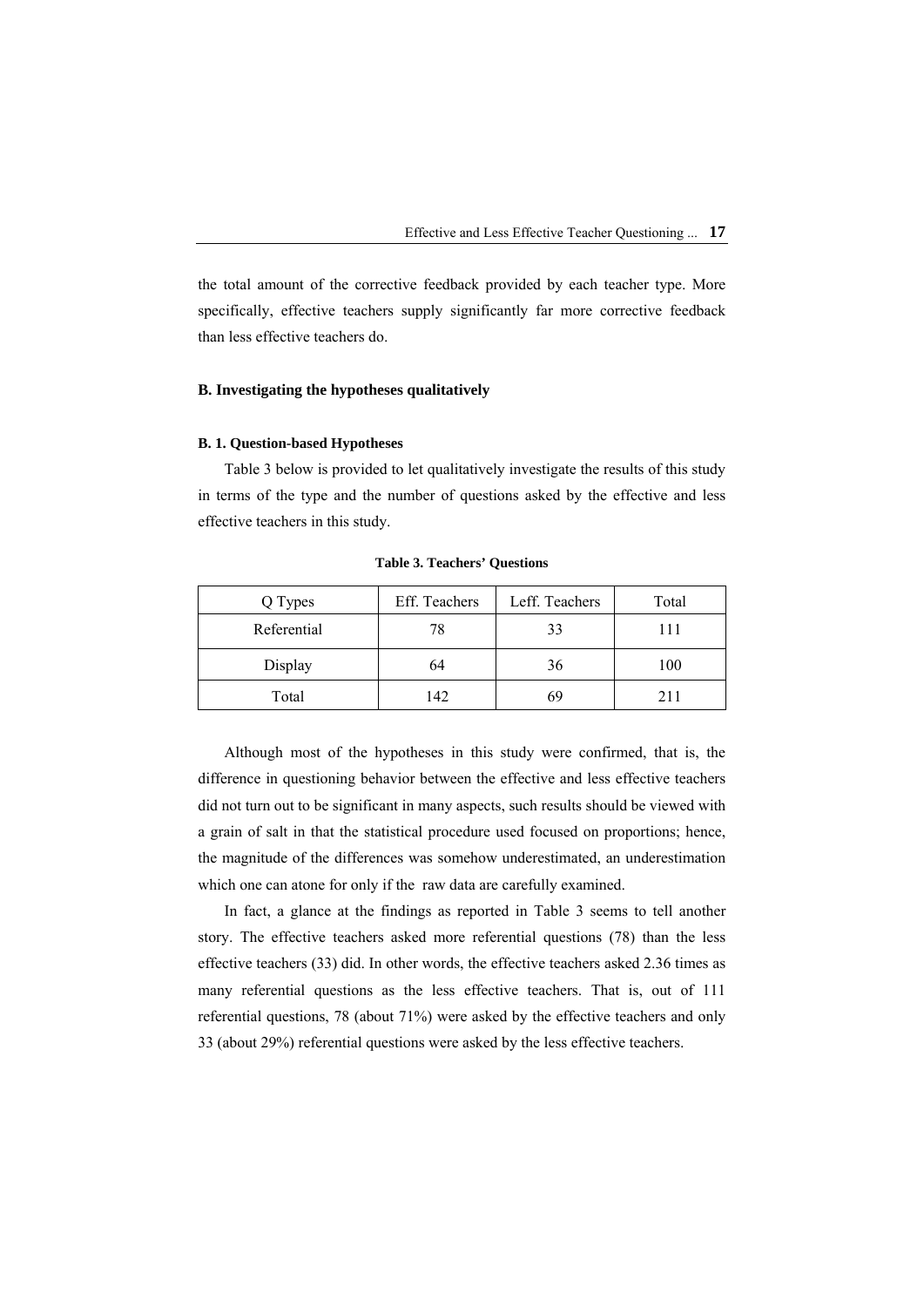As for the second hypothesis, statistics showed that there is no significant difference between effective and less effective teachers in terms of display questions, while the descriptive data, displayed in Table 3 demonstrate that the difference is great. That is, the effective teachers asked more display questions than the less effective ones did. More specifically, the effective teachers asked 1.8 times as many display questions as the less effective teachers. Out of 100 display questions, 64 were asked by the effective teachers and only 36 by the less effective teachers.

Although from a statistical point of view there is also no significant difference between the referential and display questions asked by effective teachers, it can be understood from Table 3 that this is not exactly the case. In fact, our effective teachers used referential questions 1.2 times more than display questions. In other words, out of a total of 147 questions that the effective teachers asked, 78 were referential questions and 64 were display ones.

Like the previous hypotheses, although the fourth hypothesis was statistically confirmed, i.e. there is no significant difference in regard to display and referential questions asked by less effective teachers, the raw data presented in Table 3 reveal that the less effective teachers in this study asked more display questions (36) than referential questions (33), though the difference looks slight.

In regard to the fifth null hypothesis, statistics and qualitative analysis are in accord. That is, both analysis types demonstrate that the difference between the effective and less effective teachers regarding the total number of questions is great. Table 3 illustrates that out of a total of 211 questions, 142 questions (about 68%) were asked by the effective teachers and only 69 questions (about 32%) were asked by the less effective teachers. That is, the effective teachers asked 2.05 times as many questions as the less effective teachers did.

Concerning the feedback provided by the effective and less effective teachers, a close look at the raw data can also reveal illuminating facts that go unnoticed when the facts and figures are only analyzed quantitatively. Table 4 below lends support to the claim made.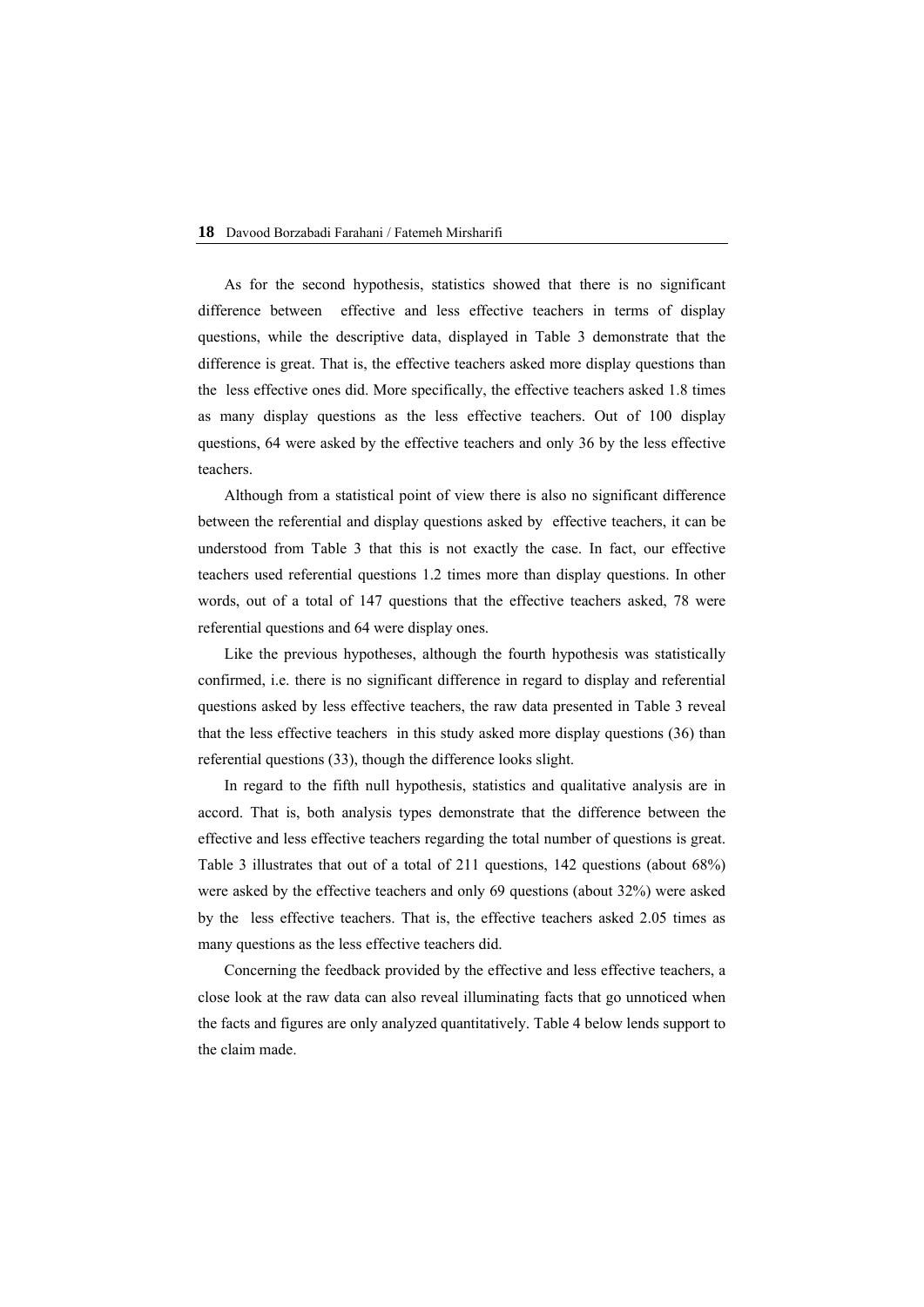| CF types   | Eff. Teachers | Leff. Teachers | N  |
|------------|---------------|----------------|----|
| Explicit   | 33            | 14             | 47 |
| Recast     | 16            | δ              | 24 |
| Repetition |               |                |    |
|            | 54            | 23             | r. |

**Table 4. Teachers' Corrective Feedback** 

Although the results mentioned in the quantitative phase indicate that the sixth hypothesis related to corrective feedback is statistically substantiated (i.e. there is no significant difference between effective and less effective teachers regarding their explicit corrective feedback behavior), Table 4 simply displays that it is to be modified. In fact, the effective teachers provided the students with more corrective feedback than the less effective teachers did. More specifically, the effective teachers provided 2.06 times as much explicit corrective feedback as the less effective ones did. Obviously, the raw data demonstrate that the amount of explicit corrective feedback (33) provided by the effective teachers is far more considerable than the amount of explicit corrective feedback (14) provided by the less effective ones. Considering hypotheses 7 and 8, quantitative results, as already stated, suggest that there is no significant difference between effective and less effective teachers concerning the amount of recast and repetition corrective feedback types. However, a look at Table 4 suggests something else. The information in the table reveals that there was a great difference between the effective and less effective teachers regarding recast and repetition corrective feedback. In other words, the amount of recast (16) and repetition (5) corrective feedback given by the effective teachers was greater than the amount of recast (5) and repetition (1) provided by the less effective teachers. In sum, we can assert that the effective teachers used 2 times as much recast and 5 times as much repetition as the less effective teachers did.

In regard to the ninth hypothesis, statistics dovetail with descriptive data. That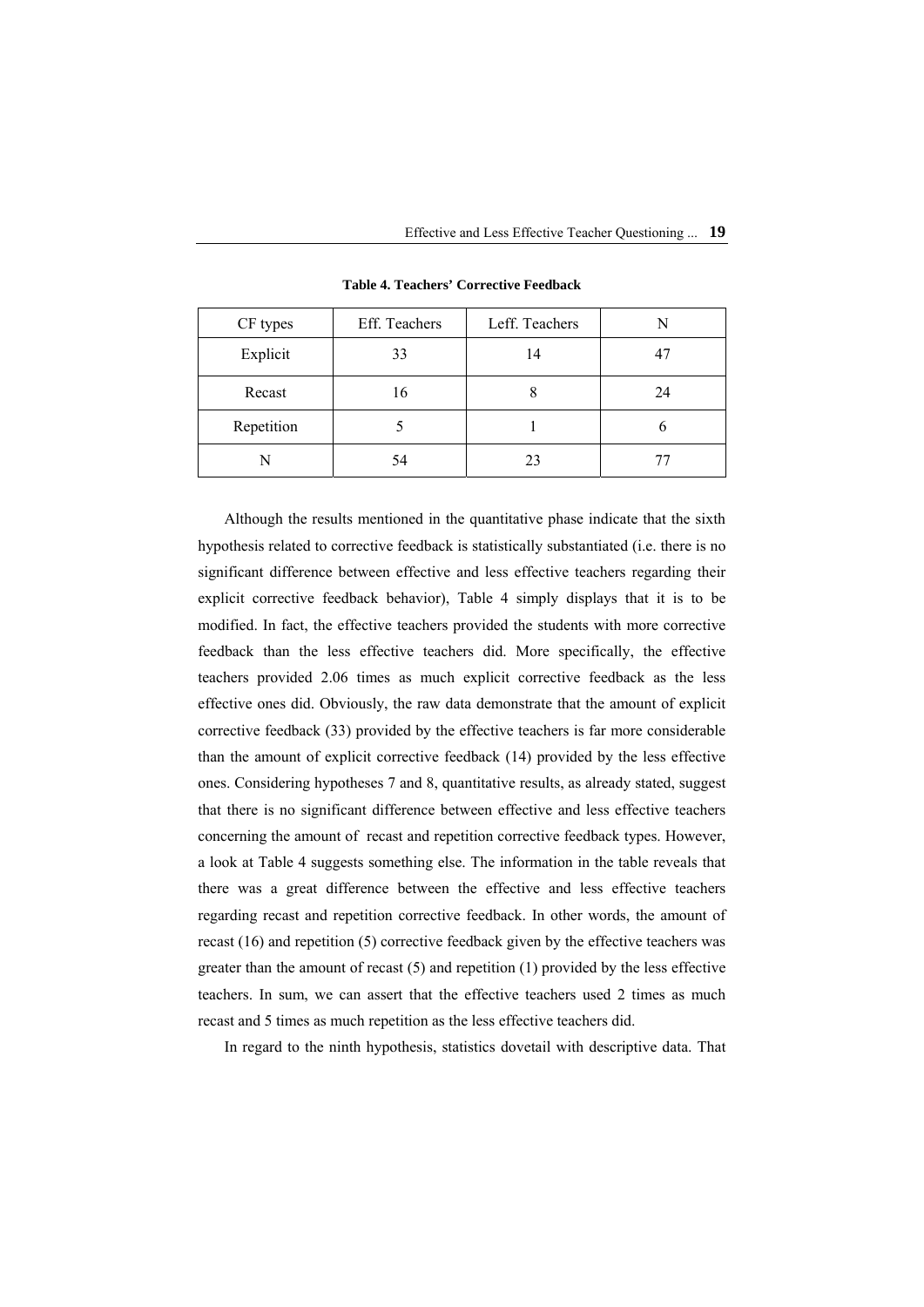is, not only do statistics reject this hypothesis and reveal that there is a significant difference between effective and less effective teachers regarding the total amount of corrective feedback, but also descriptive data reveal that the total amount of corrective feedback (54) provided by the effective teachers was far more substantial than the total amount of corrective feedback (23) provided by the less effective teachers. More specifically, the total amount of corrective feedback given by the effective teachers was 2.25 times greater than the total amount of corrective feedback given by the less effective teachers. In other words, the effective teachers made use of different kinds of corrective feedback much more often than the less effective teachers did.

#### **III. Conclusion**

Based on the results obtained in this study, it can be concluded that the quantitative data do not tell the whole story and a comparison of effective and less effective teachers' questioning and feedback behavior through descriptive data should also be used to shed light on the questions raised in this project. The study firmly supports the conclusion that effective teachers ask significantly more questions than less effective ones and provide significantly more corrective feedback than their less effective counterparts.

The present study also reveals that effective teachers ask referential questions far more often than they ask display questions ( 78 versus 64) whereas this does not hold true concerning less effective teachers, i.e. the number of referential and display questions they ask is almost the same( 33 versus 36).

As is the case with questions, this study strongly favors the statement to the effect that effective teachers provide far more corrective feedback than less effective ones do.

However, an examination of the types of feedback provided by effective teachers also unveils the fact that they use explicit corrective feedback more often than the other kinds of corrective feedback. As a matter of fact, the ratio of explicit, recast, and repetition corrective feedback for these teachers is 61%, 29%, 9%,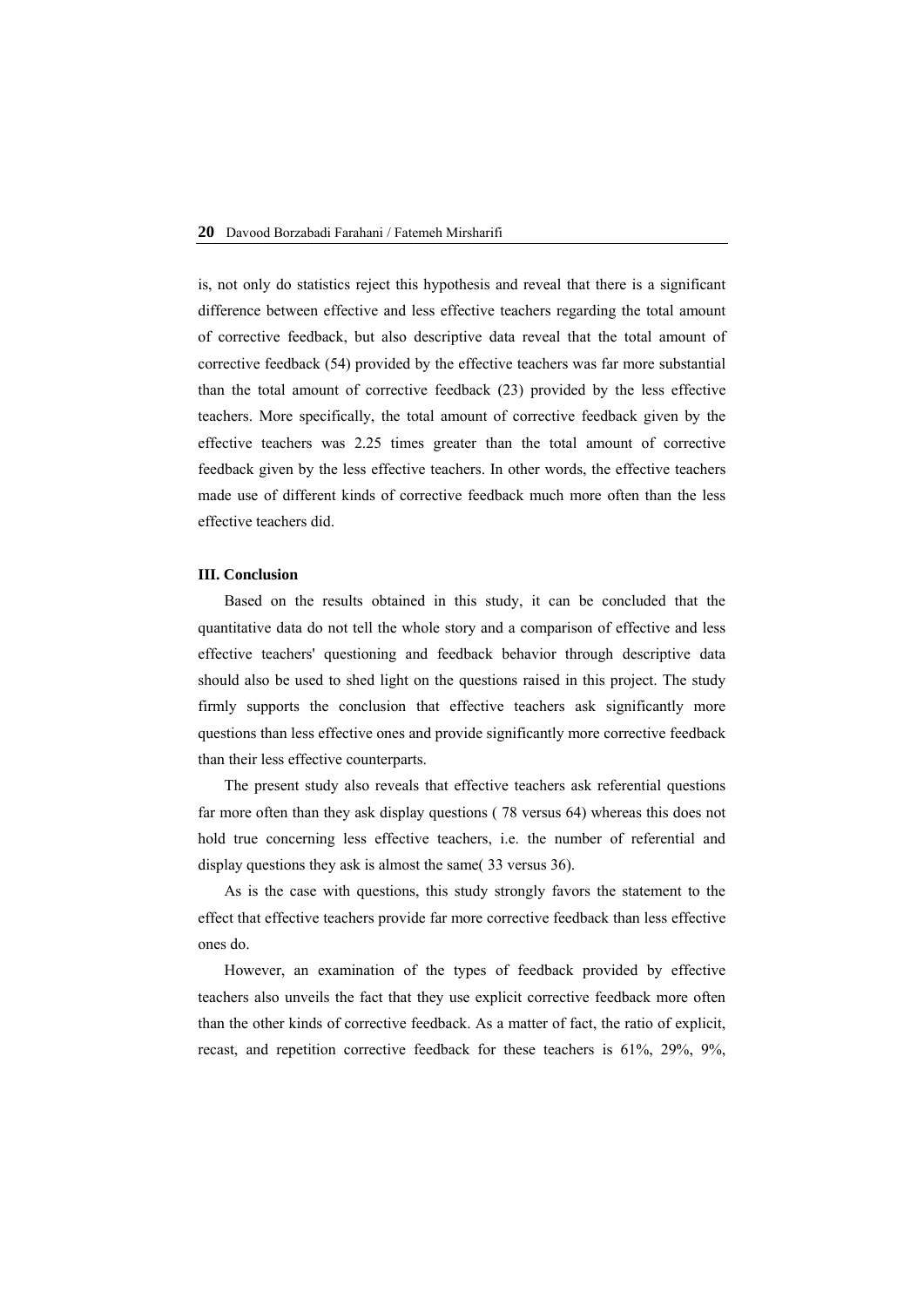respectively. It is interesting to note that less effective teachers also use explicit corrective feedback more often than the other feedback types.

As a final conclusion it is to be noted that this study seems to suggest that asking questions and providing feedback are two very important qualities of good teachers and effective teaching. What remains to be investigated is whether explicit corrective feedback is more effective than the other types of feedback and what students' preferences for different types of feedback are.

#### **References**

- Banbrook, L. & P. Skehan. (1990). Classroom and Display Questions. In Brumfit, C. & Mitchell, R. (eds.).*Research in language classroom*. Modern English Publications & the British Council. 150
- Beaver, M. (1991). *Introduction to probability and statistics.* PWS-KENT Publishing Company.
- Brock, C. (1986). The effects of referential questions on ESL classroom discourse. *TESOL Quarterly* 20: 47-8
- Brown, H.D. (2001). *Teaching by principles*. (2nd Ed.). New Jersey: Prentice Hall, Inc.
- Chaudron, C. (1988). *Second language classroom*. Cambridge: Cambridge University Press.
- Chomsky, N. (1975). *Reflections on language*. New York: Pantheon.
- Crookes, G. & C. Chaudron (2001). Guidelines for Classroom Language Teaching. In Celce-Murcia (Ed.), *Teaching English as a second language or foreign language* (29-42). Ma: Heinle & Heinle Publishers.
- Ellis, R.. (1994). *The study of second language acquisition*. Oxford: Oxford University Press.
- Ellis,R & G. Barkhuizen ( 2005). *Analyzing learner language*. Oxford: Oxford University Press.
- Farooq, M. (1998). *Analyzing teacher's questioning strategies, feedback and learners' outcomes.* Retrieved December 25, 2005, from http://www.cels.bham.acuk/ resources/essays
- Gipps, C. (1994). *Beyond testing: Towards a theory educational assessment*. London: The Falmer Press.
- Holland, R. & T. Shortall (1997). *Classroom research and research method*. Brimingham: The Center for English Language Studies.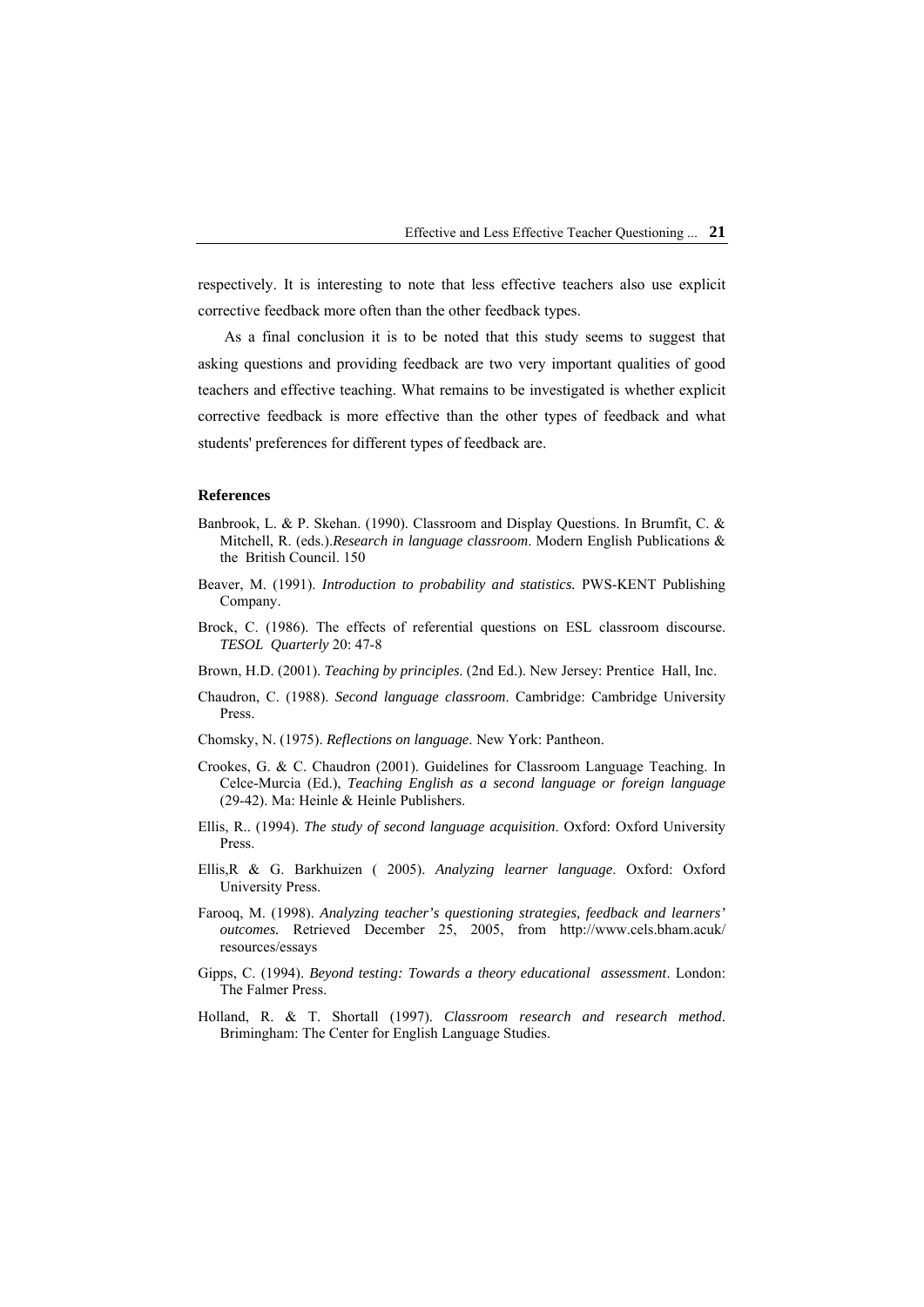- Johnson, K. & H. Johnson (1998). *Encyclopedic dictionary of applied linguistics*. Oxford: Blackwell Publishers Ltd.
- Kamijo, T. (2005).*Teacher beliefs and error correction behavior in the L2 classroom*. Retrieved December 25, 2005, from http://www.jalt.org/teach/Newsletter\_ files/PDF\_files
- Krashen, S.D. (1982). *Principles and practices in second language acquisition*. New York: Pergamon Press
- Kumaravadivelu, B. (1994). The post method condition*. TESOL Quarterly*, 26(1), 27-48
- Long, M.H. & C.J. Sato (1983). Classroom foreigner talk discourse: Forms and functions of teacher's questions. In Seliger, H.W. and Long, M.H.(Eds.), *Classroom oriented research in second language acquisition*. Rowley ,MA: Newbury House.
- Long, M.H. (1996). The role of linguistic environment in second language acquisition. In W. C. Ritchie, & T.K. Bhatia, (Eds.), *Handbook of second language acquisition*, New York: Academic: 413-468
- Mackay, A. (1999). Input, interaction and second language development: An empirical study of question formation in ESL. *Studies in Second Language Acquistion,*21:557- 87
- Moore, D. S. (2003). *Introduction to the practice of the statistics* (4th Ed.). New York: W. H. Freeman and Company.
- Moritoshi, P. (2002). *Teacher questioning, modification and feedback behaviors and implications for learner production*. Retrieved January 12, 2006, from http://www.cels.bham.ac.uk/resources/essays
- Moskowitz,G.(1971). Interaction analysis: A new modern language for supervisors. *Foreign Language Annals*, 5: 211-21
- Nunan, D. (1989). *Designing tasks for the communicative classroom*. Cambridge: Cambridge University Press.
- ---. (1991). *Language teaching methodology*. Hertfordshire: Prentice Hall International.
- Oberli, C. (2003). *Questioning and Feedback in the Interactive Classroom*. Retrieved December 17, 2005, from http://www.cels.bham.ac.uk/resources/essays
- Oliver, R. (1998). Negotiation of meaning in child interaction. *Modern Language Journal,* 82:327-86
- Richards, J.C. (1990). *The language teaching matrix*.Cambridge: Cambridge University Press.
- ---. (1994). *New Interchange*. Cambridge: Cambridge University Press.
- Richards, J.C. & C. Lockart (1994). *Reflective teaching in second language classrooms*. Cambridge: Cambridge University Press.